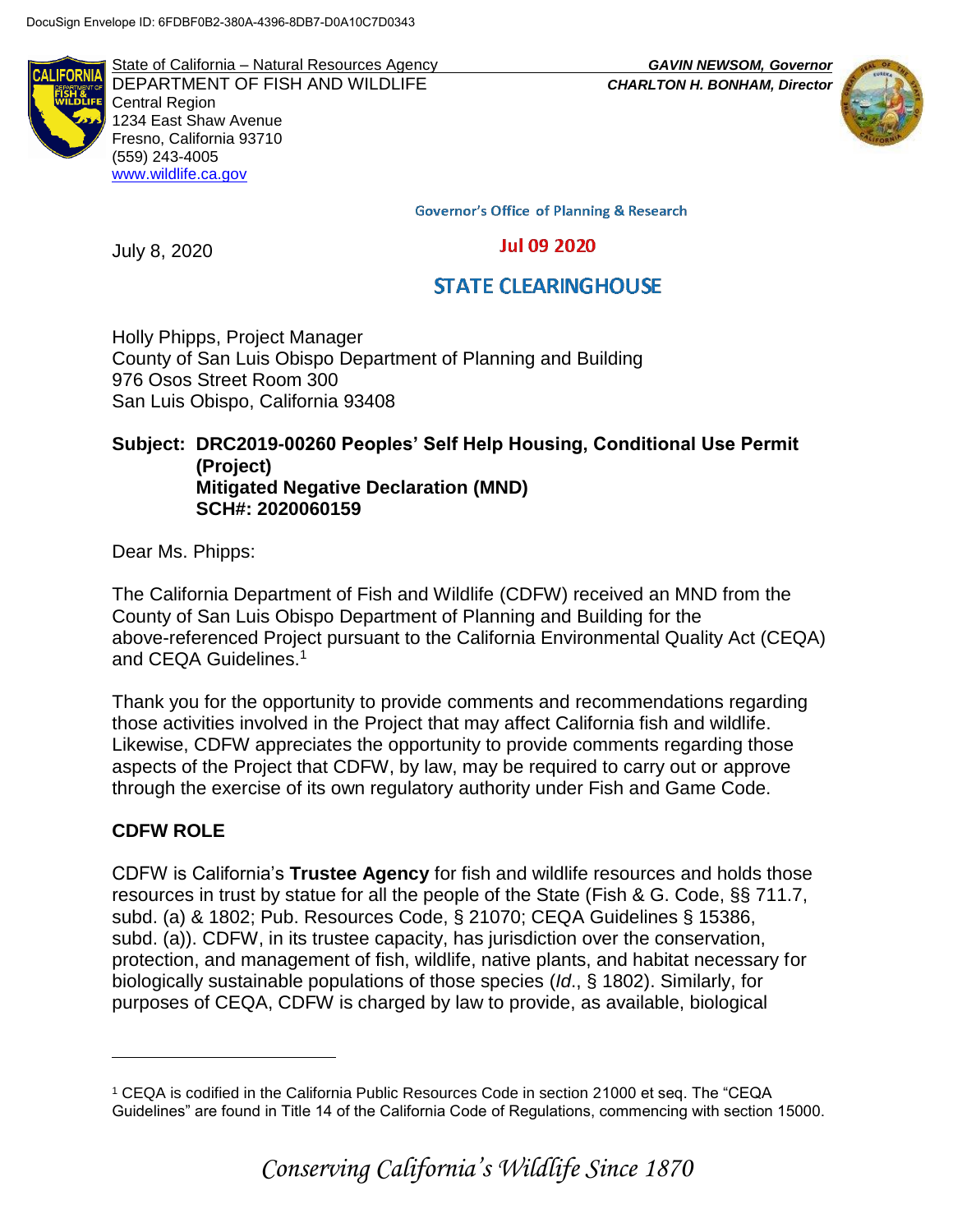expertise during public agency environmental review efforts, focusing specifically on projects and related activities that have the potential to adversely affect fish and wildlife resources.

CDFW is also submitting comments as a **Responsible Agency** under CEQA (Pub. Resources Code, § 21069; CEQA Guidelines, § 15381). CDFW expects that it may need to exercise regulatory authority as provided by the Fish and Game Code. As proposed, for example, the Project may be subject to CDFW's lake and streambed alteration regulatory authority (Fish & G. Code, § 1600 et seq.). Likewise, to the extent implementation of the Project as proposed may result in "take" as defined by State law of any species protected under the California Endangered Species Act (CESA) (Fish & G. Code, § 2050 et seq.), related authorization as provided by the Fish and Game Code may be required.

The use of unallocated stream flows is subject to appropriation and approval by the State Water Resources Control Board (SWRCB) pursuant to Water Code section 1225. CDFW, as Trustee Agency, is consulted by the SWRCB during the water rights process to provide terms and conditions designed to protect fish and wildlife prior to appropriation of the State's water resources. Certain fish and wildlife are reliant upon aquatic ecosystems, which in turn are reliant upon adequate flows of water. CDFW, therefore, has a material interest in assuring adequate water flows within streams for the protection, maintenance and proper stewardship of those resources. CDFW provides, as available, biological expertise to review and comment on environmental documents and impacts arising from project activities.

### **PROJECT DESCRIPTION SUMMARY**

**Proponent:** Peoples' Self Help Housing

**Objective:** A request by People's Self Help Housing Rolling Hills III for a Conditional Use Permit (DRC2019-00260) to allow for the construction of an 11,691-square-foot, 28-unit apartment complex, consisting of two structures ranging in size from 5,439 to 6,252 square feet each. The project also includes the construction of a 2,110-square foot learning center and a 432-square-foot maintenance building. The project will result in the disturbance of 2.1 acres of a 3.5-acre parcel, including approximately 2,850 cubic yards of cut and 2,810 cubic yards of fill.

**Location:** The proposed project is within the Office and Professional land use category and is located at 246 Bennett Way, approximately 260 feet west of the Highway 101/Las Tablas Road intersection, in the community of Templeton. The site is in the Salinas River Sub Area of the North County Planning Area.

**Timeframe:** N/A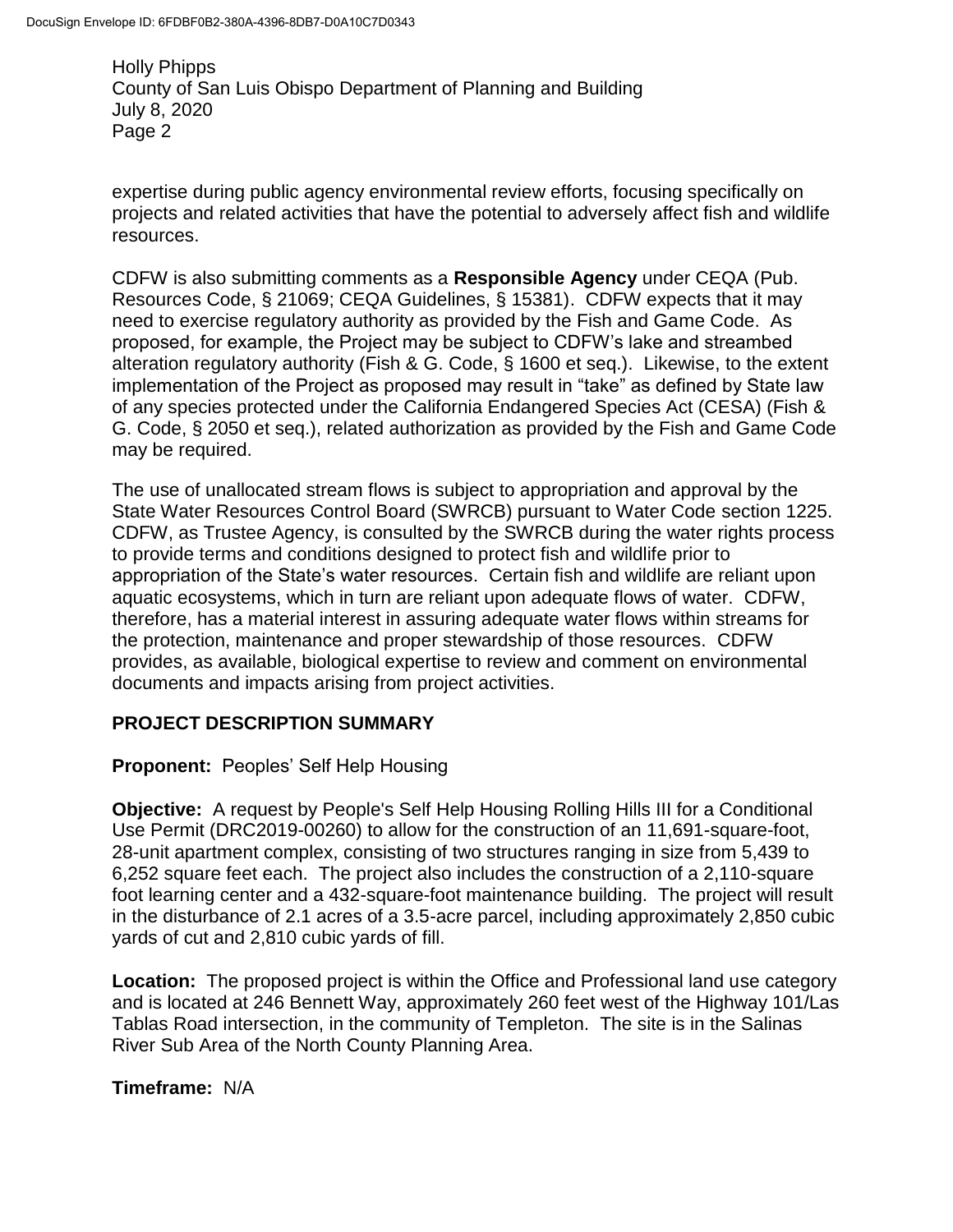## **COMMENTS AND RECOMMENDATIONS**

CDFW offers the following comments and recommendations to assist County of San Luis Obispo Department of Planning and Building in adequately identifying and/or mitigating the Project's significant, or potentially significant, direct and indirect impacts on fish and wildlife (biological) resources. Editorial comments or other suggestions may also be included to improve the CEQA document prepared for this Project.

There are is potential for special-status resources in and near the Project area. These resources may need to be evaluated and addressed prior to any approvals that would allow ground-disturbing activities or land use changes. CDFW is concerned regarding potential impacts to special-status species including, but not limited to, the State candidate for listing as threatened foothill yellow-legged frog (*Rana boylii*), the State and federally endangered least Bell's vireo (*Vireo bellii pusillus*), the State species of special concern and federally threatened California red-legged frog (*Rana draytonii*), and the State species of special concern American badger (*Taxidea taxus*) and western pond turtle (*Actinemys marmorata*) *.* In order to adequately assess any potential impact to biological resources, focused biological surveys should be conducted by a qualified wildlife biologist/botanist during the appropriate survey period(s) in order to determine whether any special-status species may be present within the Project area. Properly conducted biological surveys, and the information assembled from them, are essential to identify any mitigation, minimization, and avoidance measures and/or the need for additional or protocol-level surveys, especially in the areas not in irrigated agriculture, and to identify any Project-related impacts under CESA and other species of concern.

### **I. Environmental Setting and Related Impact**

**Would the Project have a substantial adverse effect, either directly or through habitat modifications, on any species identified as a candidate, sensitive, or special-status species in local or regional plans, policies, or regulations, or by CDFW or the United States Fish and Wildlife Service (USFWS)?**

# **COMMENT 1: Foothill Yellow-Legged Frog (FYLF) and California Red-Legged Frog (CRLF)**

**Issue:** FYLF are primarily stream dwelling and requires shallow, flowing water in streams and rivers with at least some cobble-sized substrate; CRLF primarily inhabit ponds but can also be found in other waterways including marshes, streams, and lagoons, and the species will also breed in ephemeral waters (Thomson et al. 2016). The Project site contains habitat that may support both species. Avoidance and minimization measures are necessary to reduce impacts to FYLF and CRLF to a level that is less than significant.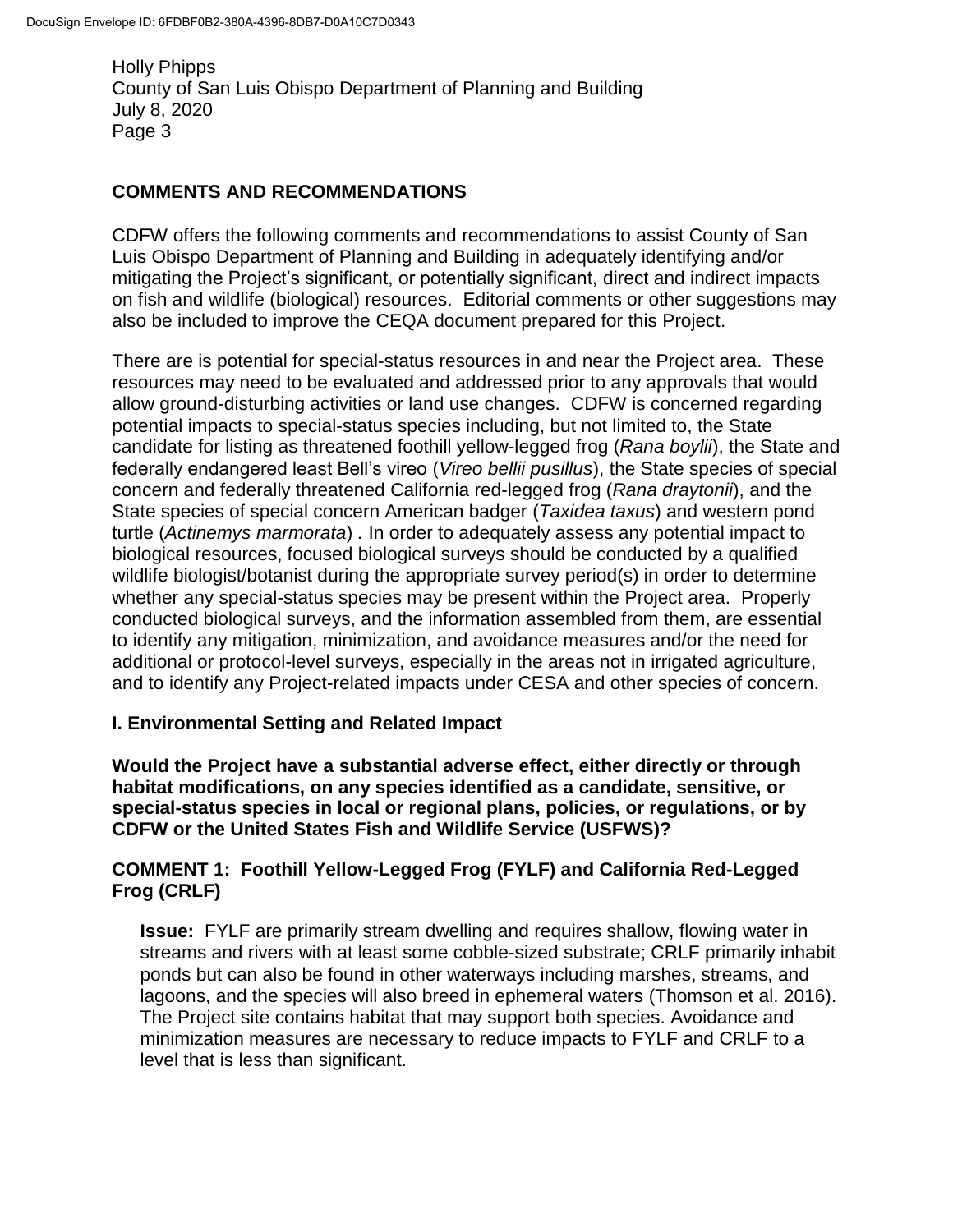**Specific impact:** Without appropriate avoidance and minimization measures for FYLF and CRLF, potentially significant impacts associated with the Project's activities include burrow collapse, inadvertent entrapment, reduced reproductive success, reduction in health and vigor of eggs, larvae and/or young, and direct mortality of individuals.

**Evidence impact would be significant:** FYLF and CRLF populations throughout the State have experienced ongoing and drastic declines and many have been extirpated; historically, FYLF occurred in mountain streams from the San Gabriel River in Los Angeles County to southern Oregon west of the Sierra-Cascade crest (Thomson et al. 2016). Habitat loss from growth of cities and suburbs, invasion of nonnative plants, impoundments, water diversions, stream maintenance for flood control, degraded water quality, and introduced predators, such as bullfrogs are the primary threats to FYLF and CRLF (Thomson et al. 2016, USFWS 2017b). Project activities have the potential to significantly impact both species.

### **Recommended Potentially Feasible Mitigation Measure(s)**

To evaluate potential impacts to FYLF and CRLF, CDFW recommends conducting the following evaluation of the Project site, incorporating the following mitigation measures into the MND prepared for this Project, and that these measures be made conditions of approval for the Project.

# **Recommended Mitigation Measure 1: FYLF and CRLF Surveys**

CDFW recommends that a qualified wildlife biologist determine if suitable habitat is present at the Project site. If suitable habitat is present, CDFW recommends a qualified biologist conduct surveys for FYLF and CRLF in accordance with the [USFWS](http://www.fws.gov/southwest/es/oklahoma/documents/te_species/wind%20power/usfws_interim_goea_monitoring_protocol_10march2010.pdf) "Revised Guidance on Site Assessment and Field Surveys for the California Red-legged Frog" (USFWS 2005) to determine if FYLF and CRLF are within or adjacent to the Project area; while this survey is designed for CRLF, the survey may be used for FYLF with focus on stream/river habitat.

# **Recommended Mitigation Measure 2: FYLF and CRLF Avoidance**

If any FYLF or/and CRLF are found during pre-construction surveys or at any time during construction, consultation with CDFW is warranted to determine if the Project can avoid take. CDFW recommends that initial ground-disturbing activities be timed to avoid the period when FYLF and CRLF are most likely to be moving through upland areas (November 1 and March 31). When ground-disturbing activities must take place between November 1 and March 31, CDFW recommends a qualified biologist monitor construction activity daily for FYLF and CRLF.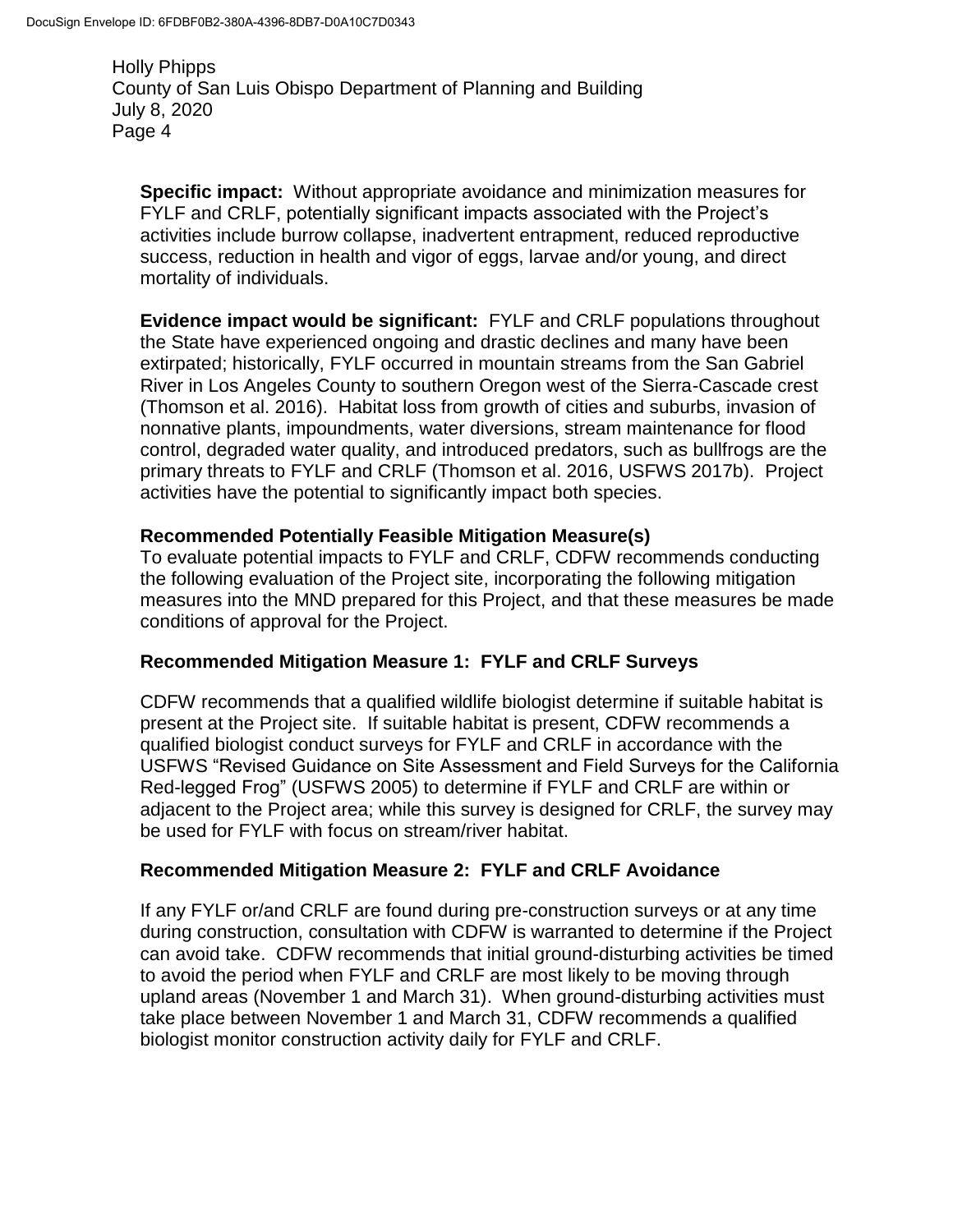### **Recommended Mitigation Measure 3: FYLF Take Authorization**

Species such as FYLF with a Candidate listing are treated as threatened or endangered by CDFW. If through surveys it is determined that FYLF are occupying or have the potential to occupy the Project site and take cannot be avoided, take authorization would be warranted prior to initiating ground-disturbing activities. Take authorization would occur through issuance of an Incidental Take Permit (ITP) by CDFW, pursuant to Fish and Game Code section 2081 subdivision (b).

### **COMMENT 2: Least Bell's Vireo (LBV)**

**Issue:** Review of aerial imagery indicates the presence of riparian woodland vegetation, suitable to support LBV, both within the Project site and its vicinity. Therefore, the Project has the potential to impact LBV.

**Specific impact:** Without appropriate avoidance and minimization measures for LBV, potential significant impacts associated with Project development include nest abandonment, reduced reproductive success, and reduced health and vigor of eggs and/or young.

**Evidence impact is potentially significant:** LBV were abundant and widespread in the United States until the 1950s (Grinnell and Miller 1944). By the 1960s, they were considered scarce (Monson 1960), and by 1980, there were fewer than 50 pairs remaining (Edwards 1980), although this number had increased to 2,500 by 2004 (Kus and Whitfield 2005). The primary cause of decline for this species has been the loss and alteration of riparian woodland habitats (USFWS 2006). Fragmentation of their preferred habitat has also increased their exposure to brownheaded cowbird (*Molothrus ater*) parasitism (Kus 2002). Current threats to their preferred habitat include colonization by non-native plants and altered hydrology (diversion, channelization, etc.) (USFWS 2006).

### **Recommended Potentially Feasible Mitigation Measure(s) (Regarding Environmental Setting and Related Impact)**

To evaluate potential impacts to LBV, CDFW recommends conducting the following evaluation of the Project site, incorporating the following mitigation measures into the MND prepared for this Project, and that these measures be made conditions of approval for the Project.

### **Recommended Mitigation Measure 4: LBV Habitat Assessment**

CDFW recommends that a qualified biologist conduct a habitat assessment in advance of Project implementation, to determine if the Project site or its immediate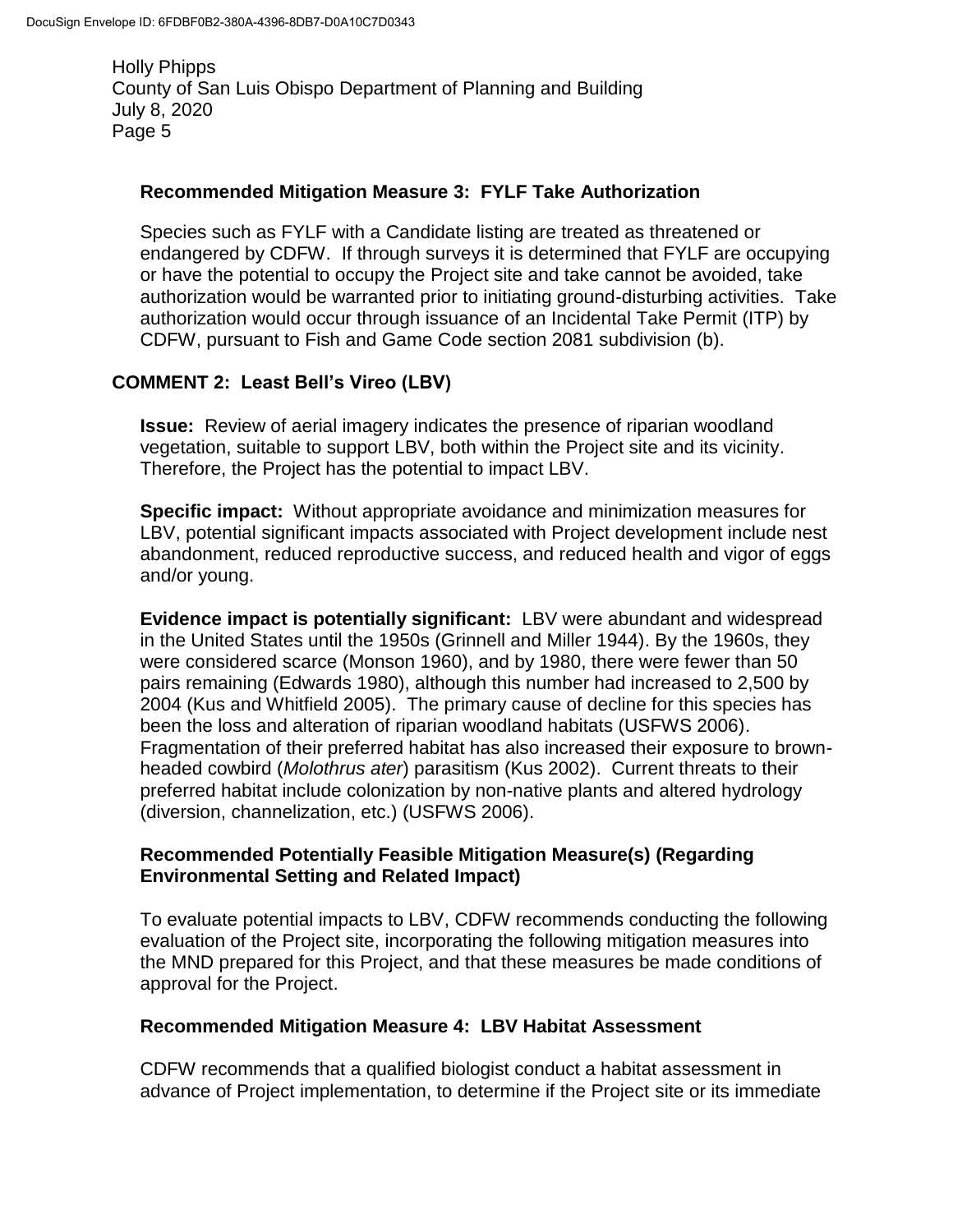vicinity contains suitable habitat for LBV. Although LBV inhabit riparian woodlands, the species has also been found to benefit from non-riparian systems including brushy fields, second-growth forest or woodland, scrub oak, coastal chaparral, and mesquite brushlands (Kus and Miner 1989 *in* Poulin et al. 2011).

### **Recommended Mitigation Measure 5: LBV Avoidance**

CDFW recommends that Project activities be timed to avoid the typical bird breeding season (February 1 through September 15).

### **Recommended Mitigation Measure 6: LBV Surveys**

If Project activities must take place during the typical bird breeding season, and suitable LBV habitat is detected during habitat assessments, CDFW recommends assessing presence/absence of LBV by conducting surveys following the USFWS' "Least Bell's Vireo Survey Guidelines" (2001) well in advance of the start of Project implementation to evaluate presence/absence of LBV nesting in proximity to Project activities, and to evaluate potential Project-related impacts and permitting needs. Additionally, CDFW advises conducting focused pre-construction surveys for LBV in all areas of potentially suitable habitat within 10 days of Project implementation, when initiated during the bird breeding season.

### **Recommended Mitigation Measure 7: LBV Take Authorization**

LBV detection warrants consultation with CDFW to discuss how to avoid take, or if avoidance is not feasible, to acquire an ITP prior to ground-disturbing activities, pursuant to Fish and Game Code section 2081 subdivision (b).

#### **COMMENT 3: American Badger**

**Issue:** American badger are known to near the Project site (CDFW 2020). Badgers occupy sparsely vegetated land cover with dry, friable soils to excavate dens, which they use for cover, and that support fossorial rodent prey populations (i.e. ground squirrels, pocket gophers, etc.) (Zeiner et. al 1990). The Project site may support these requisite habitat features. Therefore, the Project has the potential to impact American badger.

**Specific impact:** Without appropriate avoidance and minimization measures for American badger, potentially significant impacts associated with ground disturbance include direct mortality or natal den abandonment, which may result in reduced health or vigor of young.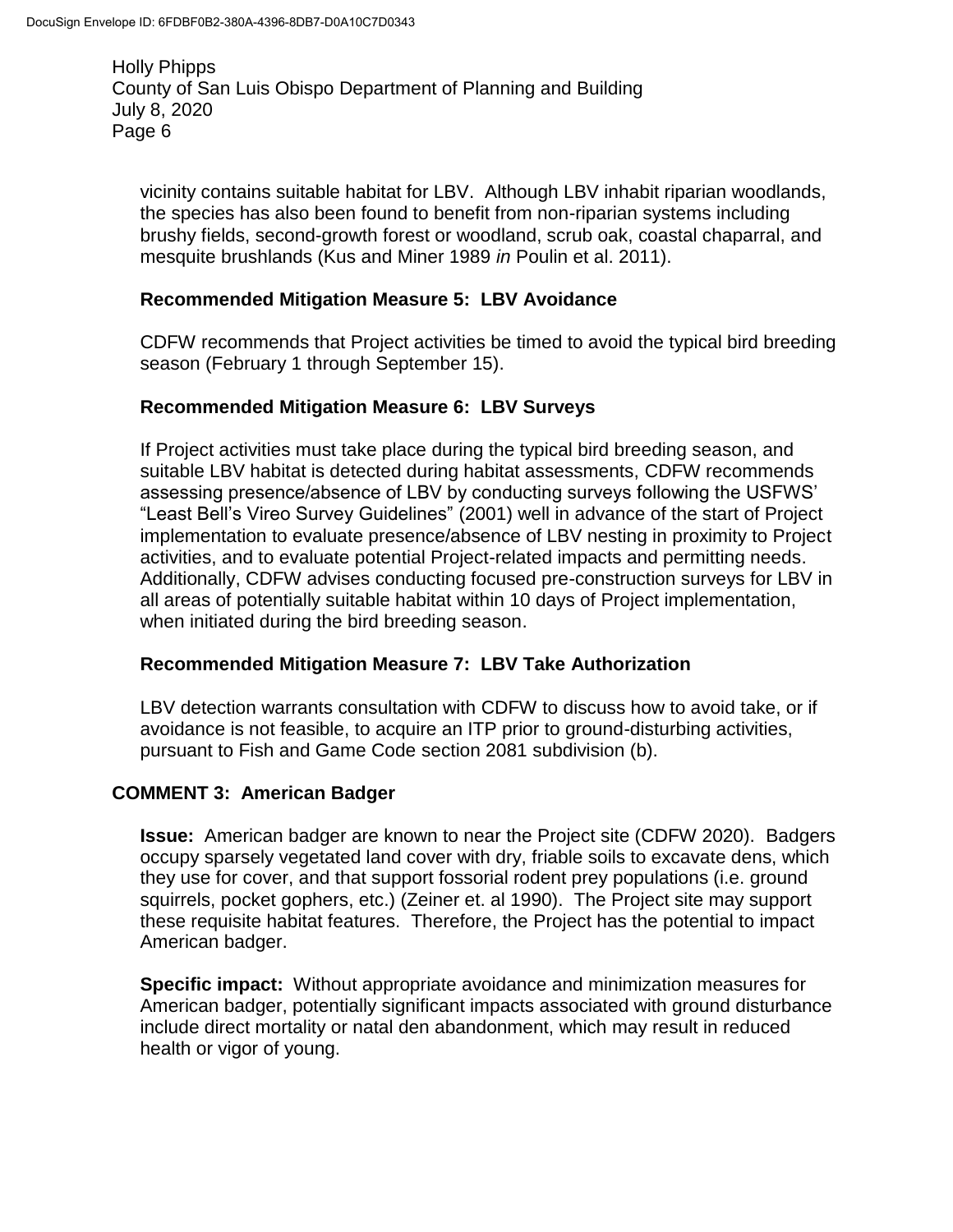**Evidence impact is potentially significant:** Habitat loss is a primary threat to American badger (Gittleman et al. 2001). The Project has the expectation disturb annual grassland habitat. As a result, ground-disturbing activities have the potential to significantly impact local populations of American badger.

#### **Recommended Potentially Feasible Mitigation Measure(s)**

To evaluate potential impacts to American badger associated with the Project, CDFW recommends conducting the following evaluation of the Project sites, incorporating the following mitigation measures into the MND prepared for this Project, and that these measures be made conditions of approval for the Project.

#### **Recommended Mitigation Measure 8: American Badger Surveys**

If suitable habitat is present, CDFW recommends that a qualified biologist conduct focused surveys for American badger and their requisite habitat features (dens) to evaluate potential impacts resulting from ground- and vegetation-disturbance.

#### **Recommended Mitigation Measure 9: American Badger Avoidance**

Avoidance whenever possible is encouraged via delineation and observation of a 50-foot no-disturbance buffer around dens until it is determined through non-invasive means that individuals occupying the den have dispersed.

### **COMMENT 4: Western pond turtle (WPT)**

**Issue:** WPT are known to nest in the spring or early summer within 100 meters of a water body, although nest sites as far away as 500 meter have also been reported (Thomson et al. 2016).

**Specific impact:** Without appropriate avoidance and minimization measures for WPT, potentially significant impacts associated with Project activities could include nest reduction, inadvertent entrapment, reduced reproductive success, reduction in health or vigor of eggs and/or young, and direct mortality.

**Evidence impact is potentially significant:** The presence of riparian habitat indicates the Project site is in potential WPT habitat. Additionally, noise, vegetation removal, movement of workers, and ground disturbance as a result of Project activities have the potential to significantly impact WPT populations.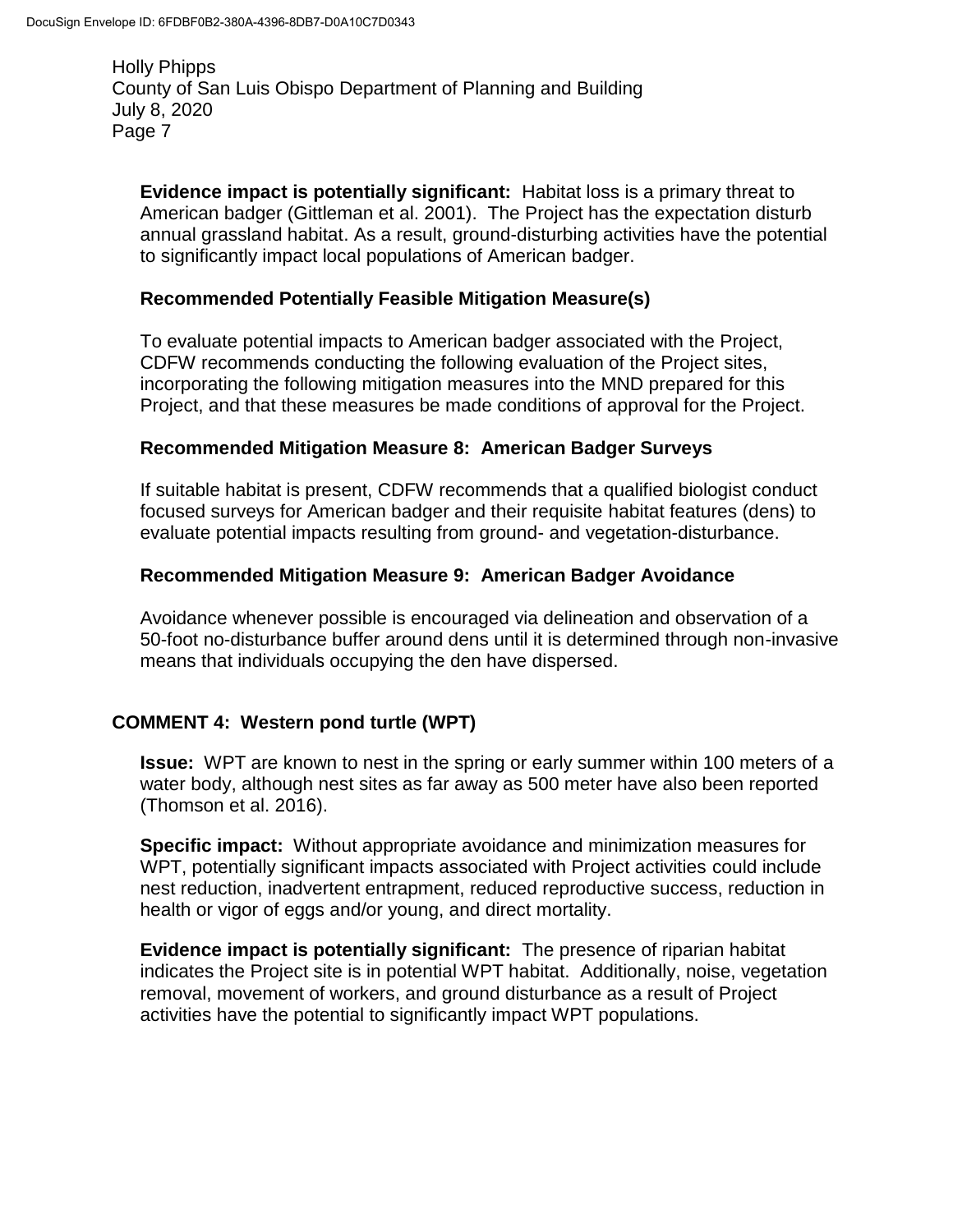### **Recommended Potentially Feasible Mitigation Measure(s)**

To evaluate potential impacts to WPT, CDFW recommends conducting the following evaluation of the Project site, editing the MND to include the following measures specific to WPT, and that these measures be made conditions of approval for the Project.

### **Recommended Mitigation Measure 10: WPT Surveys**

CDFW recommends that a qualified biologist determine if suitable habitat is present at the Project site. If suitable habitat is present, CDFW recommends a qualified biologist conduct focused surveys for WPT ten days prior to Project implementation. In addition, CDFW recommends that focused surveys for nests occur during the egg-laying season (March through August) and that any nests discovered remain undisturbed until the eggs have hatched.

## **Recommended Mitigation Measure 11: WPT Relocation**

CDFW recommends that if any WPT are discovered at the site immediately prior to or during Project activities, they be allowed to move out of the area on their own.

### **II. Editorial Comments and/or Suggestions**

### **Lake and Streambed Alteration**

**Issue:** The proposed Project will undergo groundbreaking activities near a small riparian stream and should notify LSA.

**Specific Impact:** Watershed and habitat protection are vital to the CDFW's management of California's diverse fish, wildlife, and plant resources. The riparian zone of Templeton supports riparian woodland habitat and associated annual grassland, and may potentially support sensitive species listed as threatened or endangered under the Federal Endangered Species Act (FESA), as well as several State special-status species including least Bell's vireo, California red-legged and foothill yellow-legged frog. CDFW is concerned that the loss of riparian habitat will result in direct and cumulative adverse impacts to these fish and wildlife and other public trust resources supported by the stream and its associated riparian habitats.

**Notification:** The Project is subject to CDFW's regulatory authority pursuant Fish and Game Code section 1600 et seq. Fish and Game Code section 1602 requires an entity to notify CDFW prior to commencing any activity that may (a) substantially divert or obstruct the natural flow of any river, stream, or lake; (b) substantially change or use any material from the bed, bank, or channel of any river, stream, or lake; or (c) deposit debris, waste or other materials that could pass into any river, stream, or lake. "Any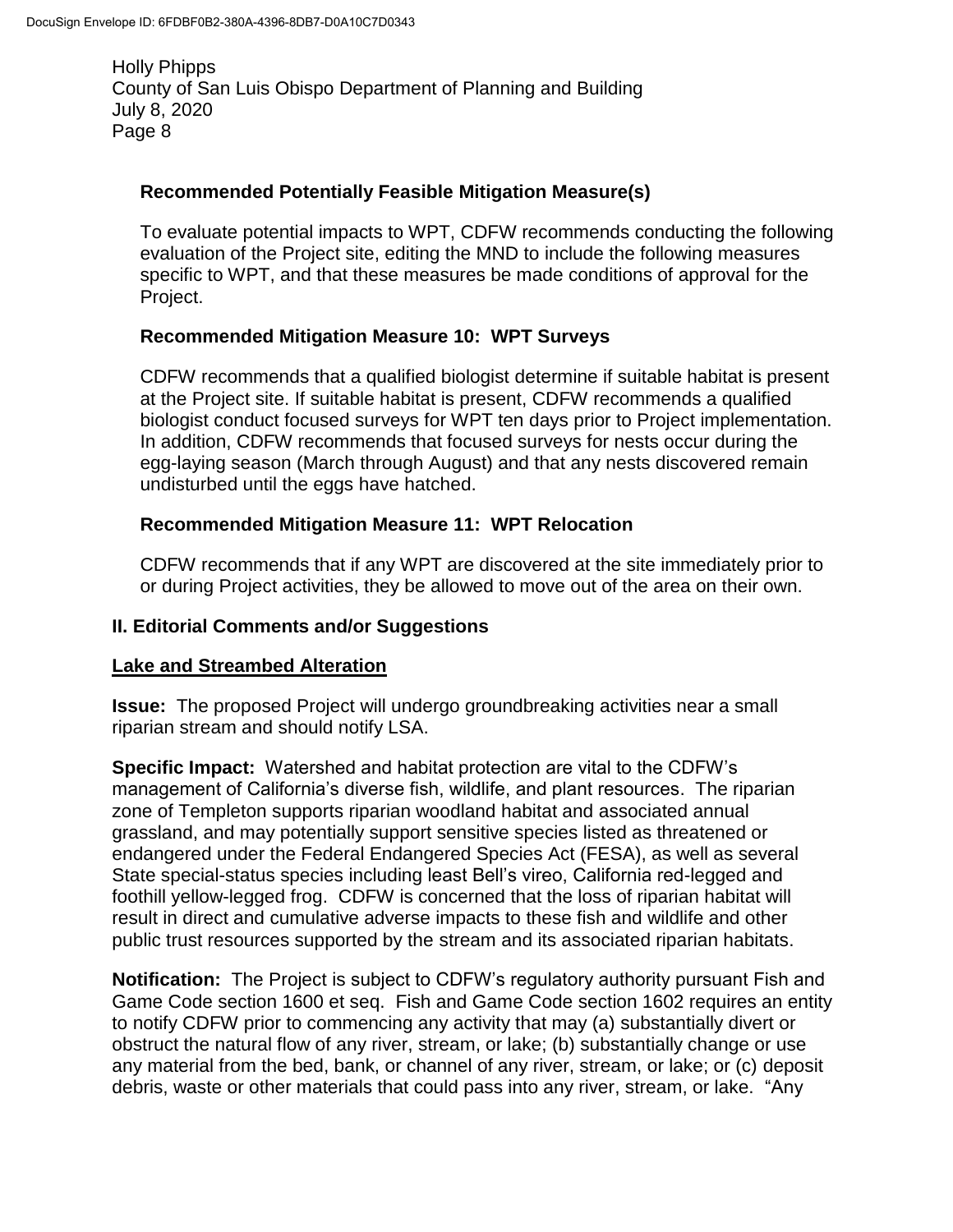river, stream, or lake" includes those that are ephemeral or intermittent, such as the unnamed stream within the Project site, as well as those that are perennial in nature.

For additional information on notification requirements, please contact our staff in the Lake and Streambed Alteration Program at (559) 243-4593. It is important to note, CDFW is required to comply with CEQA, as a Responsible Agency, when issuing a Lake or Streambed Alteration Agreement (LSAA). If inadequate, or no environmental review, has occurred, for the Project activities that are subject to notification under Fish and Game Code section 1602, CDFW will not be able to issue the Final LSAA until CEQA analysis for the project is complete. This may lead to considerable Project delays.

**Federally Listed Species:** CDFW recommends consulting with the USFWS on potential impacts to federally listed species including, but not limited to, CRLF. Take under FESA is more broadly defined than CESA; take under FESA also includes significant habitat modification or degradation that could result in death or injury to a listed species by interfering with essential behavioral patterns such as breeding, foraging, or nesting. Consultation with the USFWS in order to comply with FESA is advised well in advance of any ground-disturbing activities.

# **ENVIRONMENTAL DATA**

CEQA requires that information developed in environmental impact reports and negative declarations be incorporated into a database which may be used to make subsequent or supplemental environmental determinations (Pub. Resources Code, § 21003, subd. (e)). Accordingly, please report any special-status species and natural communities detected during Project surveys to the California Natural Diversity Database (CNDDB). The CNDDB field survey form can be found at the following link: [https://www.wildlife.ca.gov/Data/CNDDB/Submitting-Data.](https://www.wildlife.ca.gov/Data/CNDDB/Submitting-Data) The completed form can be mailed electronically to CNDDB at the following email address: [CNDDB@wildlife.ca.gov.](mailto:CNDDB@wildlife.ca.gov) The types of information reported to CNDDB can be found at the following link: [https://www.wildlife.ca.gov/Data/CNDDB/Plants-and-Animals.](https://www.wildlife.ca.gov/Data/CNDDB/Plants-and-Animals)

# **FILING FEES**

If it is determined that the Project has the potential to impact biological resources, an assessment of filing fees will be necessary. Fees are payable upon filing of the Notice of Determination by the Lead Agency and serve to help defray the cost of environmental review by CDFW. Payment of the fee is required in order for the underlying project approval to be operative, vested, and final (Cal. Code Regs, tit. 14, § 753.5; Fish & G. Code, § 711.4; Pub. Resources Code, § 21089).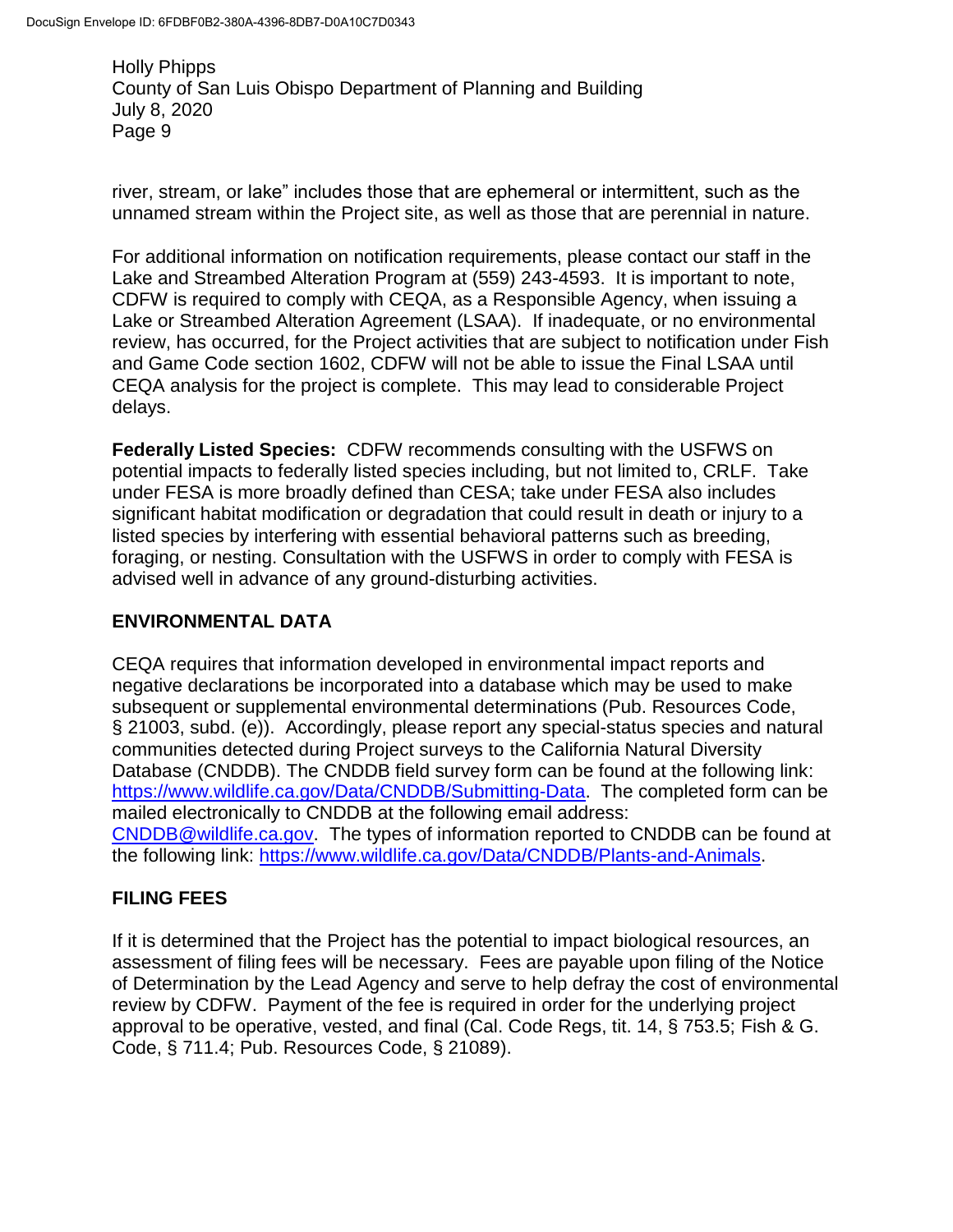CDFW appreciates the opportunity to comment on the Project to assist the County of San Luis Obispo Department of Planning and Building in identifying and mitigating the Project's impacts on biological resources.

More information on survey and monitoring protocols for sensitive species can be found at CDFW's website [\(https://www.wildlife.ca.gov/Conservation/Survey-Protocols\)](https://www.wildlife.ca.gov/Conservation/Survey-Protocols). If you have any questions, please contact Jaime Marquez, Environmental Scientist, at the address provided on this letterhead, by telephone at (559) 243-4014, extension 291, or by electronic mail at Jaime.Marquez@wildlife.ca.gov.

Sincerely,

DocuSigned by: Julie Vance

**Julie A. Vance** Regional Manager

Attachment 1

- cc: United States Fish and Wildlife Service 2800 Cottage Way, Suite W-2605 Sacramento, California 95825
- ec: Annette Tenneboe, Bob Stafford, and Cristen Langner; CDFW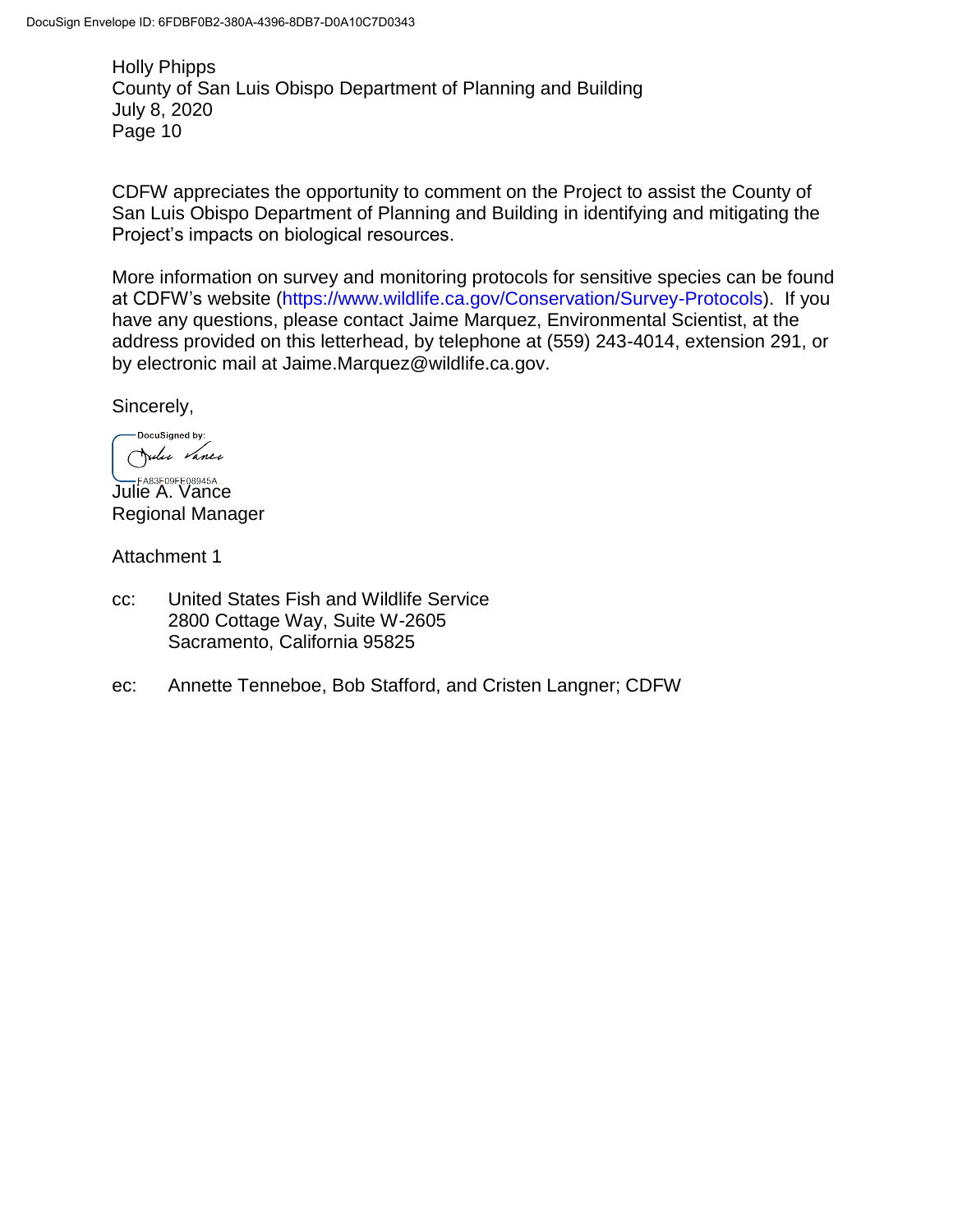## **Literature Cited**

- CDFW. 2020. Biogeographic Information and Observation System (BIOS). https://www.wildlife.ca.gov/Data/BIOS. Accessed May 28, 2020.
- Edwards, C. L. 1980. A report on the distribution, population trends and habitat trends and habitat requirements of the Bell's vireo on the Lower Colorado River. Yuma District Office of the Bureau of Land Management, Arizona Fish and Game Department, Yuma, AZ, USA.
- Gittleman, J. L., S. M. Funk, D. MacDonald, and R. K. Wayne, 2001. Carnivore conservation. Cambridge University Press, Cambridge, United Kingdom.
- Grinnell, J., and A. H. Miller. 1944. The Distribution of Birds of California. Pacific Coast Avifauna 27. Cooper Ornithological Club, Berkeley, CA, USA.
- Kus, B. E. 2002. Fitness consequences of nest desertion in an endangered host, the least Bell's vireo. Condor 104: 795-802.
- Kus, B. E. and K. L. Miner. 1989. Use of non-riparian habitats by least Bell's vireos (*Vireo bellii pusillus*). *In* Proceedings of the California riparian systems conference: Protection, management, and restoration for the 1990's, edited by D. L. Abell, 299-303. Berkeley, CA: U.S. Forest Service General Technical Report PSW-110.
- Kus, B. E., and M. J. Whitfield. 2005. Parasitism, productivity, and population growth: Response of least Bell's vireos (*Vireo bellii extimus*) and Southwestern Willow Flycatchers (*Empidonax traillii extimus*) to cowbird (*Molothrus* spp.) control. Ornithological Monographs 57:16–27.
- Monson, G. 1960. The nesting season. Southwest Regional Report, Audubon Field Notes 14:469.
- Thomson, R. C., A. N. Wright, and H. Bradley Shaffer, 2016. California Amphibian and Reptile Species of Special Concern. California Department of Fish and Wildlife and University of California Press.
- United States Fish and Wildlife Service (USFWS). 2001. Least Bell's Vireo Survey Guidelines. January 2001. 3 pp.
- [USFWS,](http://www.fws.gov/southwest/es/oklahoma/documents/te_species/wind%20power/usfws_interim_goea_monitoring_protocol_10march2010.pdf) 2005. Revised Guidance on Site Assessment and Field Surveys for the California Red-legged Frog. March 2005. 26 pp.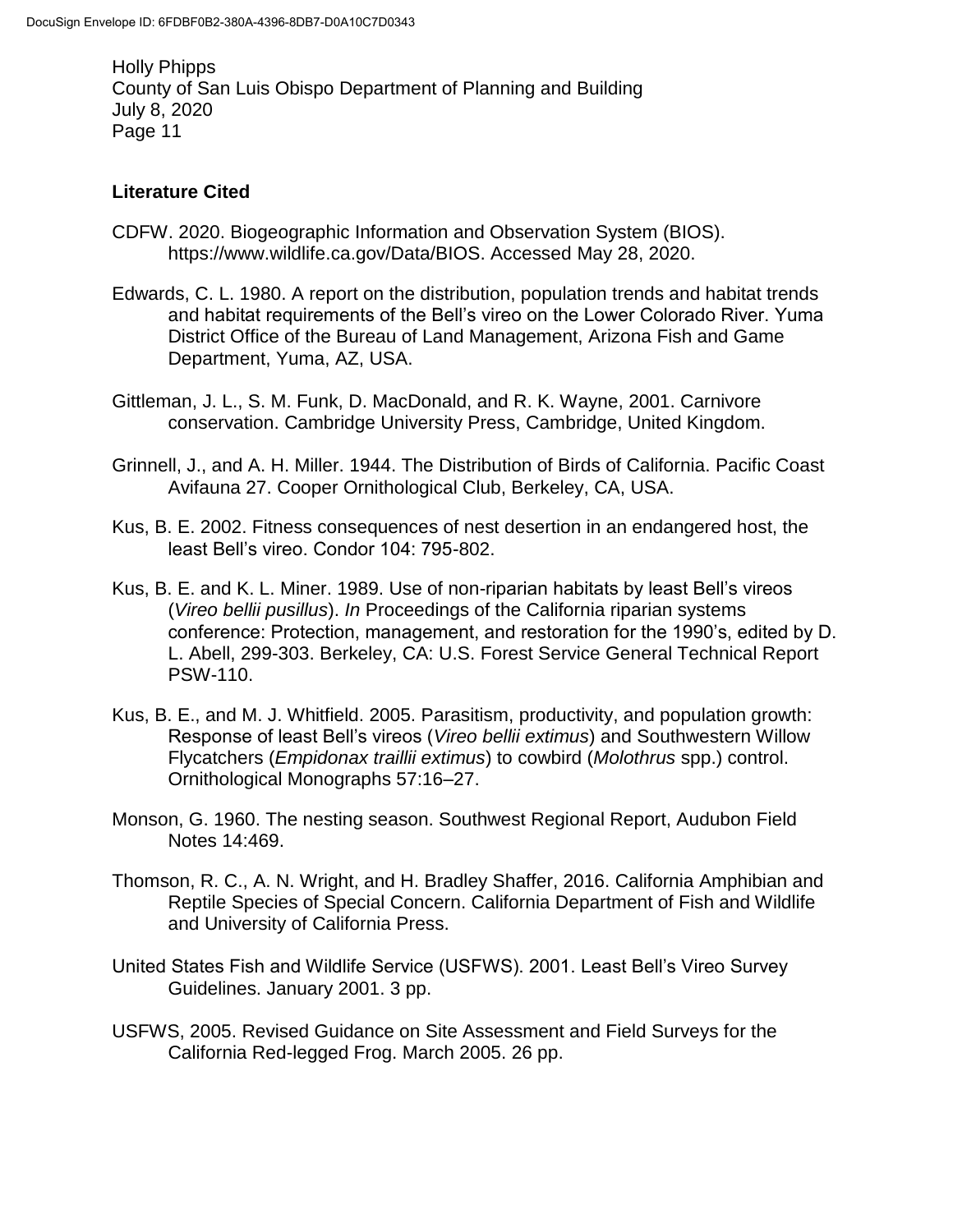USFWS, 2017b. Species Account for California Red-legged frog. March 2017. 1 pp.

Zeiner, D. C., W. F. Laudenslayer, Jr, K. E. Mayer, and M. White. 1990. California's Wildlife Volume I-III. California Department of Fish and Game, editor. Sacramento, CA, USA.